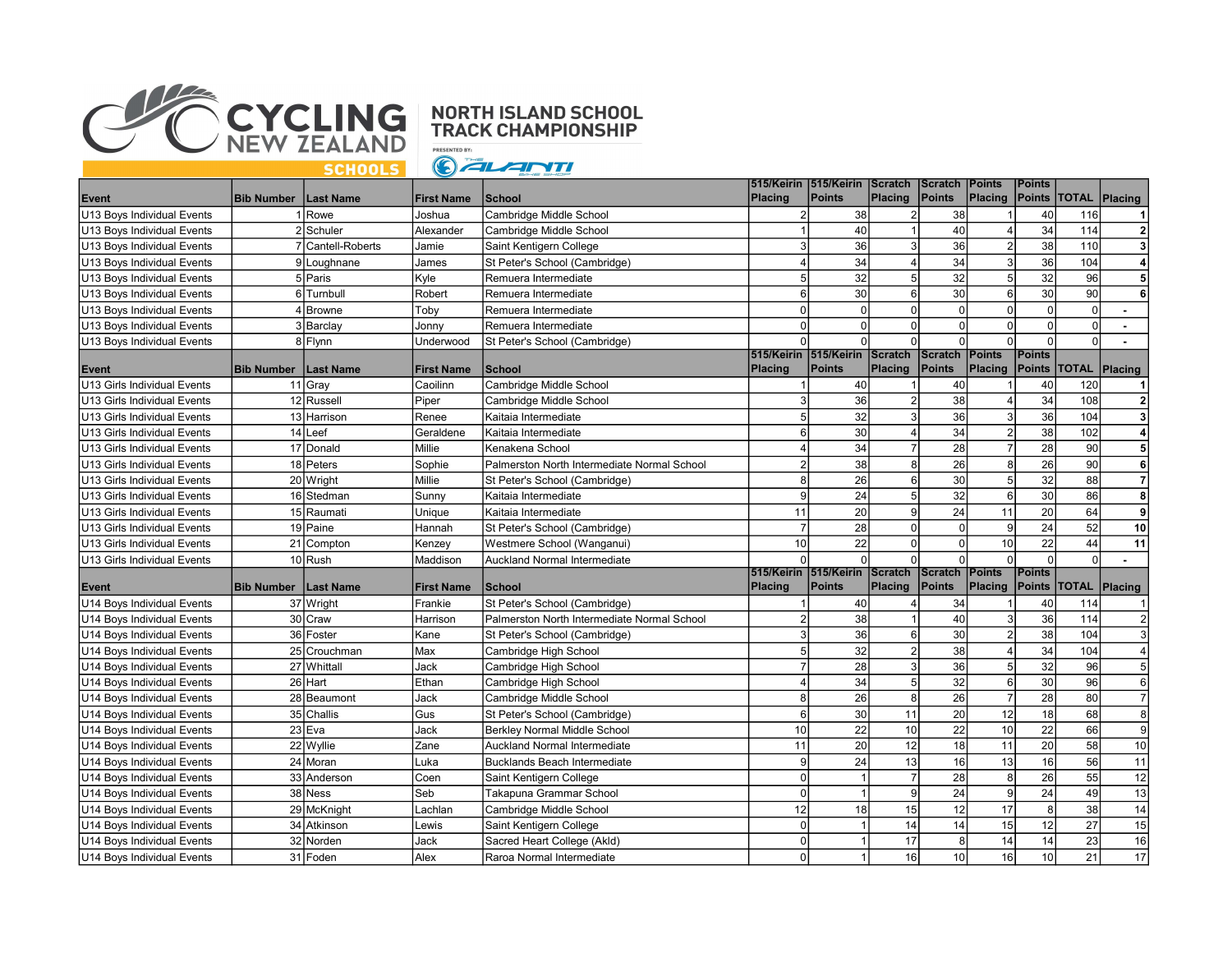|                                                          |                   |                          |                   |                                                               |                         | 515/Keirin 515/Keirin Scratch                  |                   | <b>Scratch Points</b>           |                          | <b>Points</b>                  |                          |                         |
|----------------------------------------------------------|-------------------|--------------------------|-------------------|---------------------------------------------------------------|-------------------------|------------------------------------------------|-------------------|---------------------------------|--------------------------|--------------------------------|--------------------------|-------------------------|
| Event                                                    | <b>Bib Number</b> | Last Name                | <b>First Name</b> | <b>School</b>                                                 | <b>Placing</b>          | <b>Points</b>                                  | <b>Placing</b>    | Points                          | <b>Placing</b>           |                                | Points   TOTAL   Placing |                         |
| U14 Girls Individual Events                              |                   | 41 Loyer                 | Elise             | Cambridge High School                                         | $\overline{2}$          | 38                                             | $\overline{2}$    | 38                              |                          | 40                             | 116                      |                         |
| <b>IU14 Girls Individual Events</b>                      |                   | 43 Gunn                  | Kylah             | Palmerston North Girls High School                            | $\overline{4}$          | 34                                             | $\overline{3}$    | 36                              | $\overline{2}$           | 38                             | 108                      | $\overline{2}$          |
| U14 Girls Individual Events                              |                   | 42 Mitchell              | Georgia           | Cambridge High School                                         | 3                       | 36                                             | $\overline{4}$    | 34                              | 3                        | 36                             | 106                      | 3                       |
| U14 Girls Individual Events                              |                   | 46 Ballard               | Madeline          | Saint Kentigern College                                       | $\overline{7}$          | 28                                             | 5 <sup>1</sup>    | 32                              | $\overline{4}$           | 34                             | 94                       | 4                       |
| U14 Girls Individual Events                              |                   | 39 Hyland                | Sophia            | Baradene College of the Sacred Heart                          | 5 <sup>1</sup>          | 32                                             | $\overline{7}$    | 28                              | 5 <sup>1</sup>           | 32                             | 92                       | 5 <sup>1</sup>          |
| U14 Girls Individual Events                              |                   | 45 Nicholas              | Chelsea           | Rosehill College                                              | $6 \mid$                | 30                                             | $6\overline{6}$   | 30                              | 6                        | 30                             | 90                       | $6 \mid$                |
| U14 Girls Individual Events                              |                   | 40 Barnett               | Mackenzie         | Cambridge High School                                         |                         | 40                                             | $\mathbf{1}$      | 40                              | $\Omega$                 | $-20$                          | 60                       | $\overline{7}$          |
| U14 Girls Individual Events                              |                   | 44 Clark                 | Alex              | Remuera Intermediate                                          | $\Omega$                | $-20$                                          | $\lvert 8 \rvert$ | 26                              | $\Omega$                 | $-20$                          | $-14$                    | 8 <sup>1</sup>          |
| Event                                                    | <b>Bib Number</b> | <b>Last Name</b>         | <b>First Name</b> | <b>School</b>                                                 | <b>Placing</b>          | 515/Keirin 515/Keirin Scratch<br><b>Points</b> | Placing           | Scratch Points<br>Points        | Placing                  | <b>Points</b><br><b>Points</b> | TOTAL                    | Placing                 |
| U15 Boys Individual Events                               |                   | 55 Banks                 | Hamish            | St Peter's School (Cambridge)                                 | 2                       | 38                                             |                   | 40                              |                          | 38                             | 116                      |                         |
| U15 Boys Individual Events                               |                   | 48 Morrison              | Maui              | Cambridge High School                                         | ß                       | 36                                             | $\overline{2}$    | 38                              |                          | 40                             | 114                      |                         |
| U15 Boys Individual Events                               |                   | 59 Overweel              | Jack              | Whanganui High School                                         |                         | 40                                             | $\vert 4 \vert$   | 34                              | 3                        | 36                             | 110                      | 3                       |
| U15 Boys Individual Events                               |                   | 57 Rettkowicz            | Paul              | St Peter's School (Cambridge)                                 |                         | 34                                             | $\overline{3}$    | 36                              | 6                        | 30                             | 100                      | $\overline{4}$          |
| U15 Boys Individual Events                               |                   | 52 Hannon                | Wilson            | Palmerston North Boys High School                             | 6                       | 30                                             | $\overline{7}$    | 28                              | $\overline{4}$           | 34                             | 92                       | $\sqrt{5}$              |
| U15 Boys Individual Events                               |                   | 54 Foote                 | Lochlan           | St Peter's College (Palmerston North)                         | 5 <sup>1</sup>          | 32                                             | 8 <sup>1</sup>    | 26                              | 5 <sup>1</sup>           | $\overline{32}$                | 90                       | $\,$ 6 $\,$             |
| U15 Boys Individual Events                               |                   | 47 Grimshaw              | Louis             | Cambridge High School                                         | $\overline{7}$          | 28                                             | 5 <sup>1</sup>    | 32                              | $\overline{7}$           | 28                             | 88                       | $\overline{7}$          |
| U15 Boys Individual Events                               |                   | 49 Fraser                | Reuben            | Hamilton Boys High School                                     | 8 <sup>1</sup>          | 26                                             | $\overline{6}$    | 30                              | 8                        | $\overline{26}$                | 82                       | $\bf{8}$                |
| U15 Boys Individual Events                               |                   | 58 De Hair               | James             | <b>Wellington College</b>                                     | 10                      | 22                                             | $\mathsf g$       | 24                              | -9l                      | 24                             | 70                       | $\overline{9}$          |
| U15 Boys Individual Events                               | 51                | Cousins                  | Seth              | Palmerston North Boys High School                             | 11                      | 20                                             | 10                | 22                              | 12                       | 18                             | 60                       | 10                      |
| U15 Boys Individual Events                               |                   | 50 Rutland               | Zane              | Hamilton Boys High School                                     | 12                      | 18                                             | 11                | 20                              | 11                       | 20                             | 58                       | 11                      |
| U15 Boys Individual Events                               |                   | 53 O'Brien               | Leon              | Sacred Heart College (Akld)                                   | $\overline{0}$          | $\overline{1}$                                 | 12                | 18                              | 10                       | 22                             | 41                       | 12                      |
| U15 Boys Individual Events                               |                   | 56 Randle                | Dorian            | St Peter's School (Cambridge)                                 | $\mathbf{q}$            | 24                                             | $\Omega$          | $-20$                           | $\Omega$                 | $-20$                          | $-16$                    | 13                      |
|                                                          |                   |                          |                   |                                                               |                         | 515/Keirin 515/Keirin Scratch                  |                   | Scratch Points                  |                          | <b>Points</b>                  |                          |                         |
|                                                          |                   |                          |                   |                                                               |                         |                                                |                   |                                 |                          |                                |                          |                         |
| Event                                                    | <b>Bib Number</b> | <b>Last Name</b>         | <b>First Name</b> | <b>School</b>                                                 | <b>Placing</b>          | <b>Points</b>                                  | <b>Placing</b>    | Points                          | Placing                  | <b>Points</b>                  | <b>TOTAL</b>             | Placing                 |
| U15 Girls Individual Events                              |                   | 64 Gray                  | Seana             | Cambridge High School                                         |                         | 40                                             |                   | 40                              |                          | 40                             | 120                      |                         |
| U15 Girls Individual Events                              |                   | 69 Spring                | Ruby              | Saint Kentigern College                                       | 2                       | 38                                             | $\mathbf{2}$      | 38                              | $\overline{2}$           | 38                             | 114                      |                         |
| U15 Girls Individual Events                              |                   | 65 Hayes                 | Molly             | Cambridge High School                                         |                         | 34                                             | $\overline{3}$    | 36                              | 6                        | 30                             | 100                      | 3                       |
| U15 Girls Individual Events                              |                   | 60 Blackmore             | Emma              | Baradene College of the Sacred Heart                          | 6                       | 30                                             | $\overline{7}$    | 28                              | 3                        | 36                             | 94                       |                         |
| U15 Girls Individual Events                              |                   | 61 Rattray               | Bonnie            | Baradene College of the Sacred Heart                          | 3                       | 36                                             | 6                 | 30                              |                          | 28                             | 94                       | 5                       |
| U15 Girls Individual Events                              |                   | 68 Simpson               | Georgie           | Feilding High School                                          | 8                       | 26                                             | $\overline{5}$    | 32                              | $\overline{4}$           | 34                             | 92                       | $6 \mid$                |
| U15 Girls Individual Events                              |                   | 66 Barclay               | Maia              | Epsom Girls Grammar School                                    | $\overline{9}$          | 24                                             | $\overline{4}$    | 34                              | 5                        | 32                             | 90                       | $\overline{7}$          |
| U15 Girls Individual Events                              |                   | 67 Feringa               | Tegan             | Epsom Girls Grammar School                                    | $\overline{7}$          | 28                                             | $\bf{8}$          | 26                              | 8                        | 26                             | 80                       | $\bf{8}$                |
| U15 Girls Individual Events                              |                   | 71 Kneebone              | Olivia            | St Peter's School (Cambridge)                                 | 5 <sup>1</sup>          | 32                                             | 10                | 22                              | 11                       | 20                             | 74                       | $\mathsf{g}$            |
| U15 Girls Individual Events                              |                   | 62 Cordery               | Gemma             | Cambridge High School                                         | 11                      | 20                                             | $\overline{9}$    | 24                              | 9                        | 24                             | 68                       | 10                      |
| U15 Girls Individual Events                              |                   | 63 Earl                  | Charlotte         | Cambridge High School                                         | 10                      | 22                                             | 11                | 20                              | 10 <sup>1</sup>          | 22                             | 64                       | 11                      |
| U15 Girls Individual Events                              |                   | 70 Carswell              | Jess              | St Peter's School (Cambridge)                                 | $\Omega$                | $\mathbf 0$                                    | 0                 | $\overline{0}$                  | -ol                      | $\mathbf 0$                    | $\mathbf 0$              | $\blacksquare$          |
| U15 Girls Individual Events                              |                   | 72 Leonard               | <b>Brooke</b>     | Takapuna Grammar School                                       | $\Omega$                | $\mathbf 0$                                    | $\overline{0}$    | $\Omega$                        | ΩI                       | $\Omega$                       | $\mathbf 0$              |                         |
| Event                                                    | <b>Bib Number</b> | <b>Last Name</b>         | <b>First Name</b> | <b>School</b>                                                 | Placing                 | 515/Keirin 515/Keirin Scratch<br><b>Points</b> | Placing           | <b>Scratch Points</b><br>Points | Placing                  | <b>Points</b><br><b>Points</b> | <b>TOTAL Placing</b>     |                         |
| U16 Boys Individual Events                               |                   | 79 Russell               | Jaxson            | Cambridge High School                                         |                         | 40                                             |                   | 40                              |                          | 38                             | 118                      |                         |
| U16 Boys Individual Events                               |                   | 77 Davis                 | Matt              | Cambridge High School                                         | $\mathfrak{p}$          | 38                                             | $\mathbf{3}$      | $\overline{36}$                 |                          | 40                             | 114                      | $\overline{\mathbf{c}}$ |
| U16 Boys Individual Events                               |                   | 76 Bailey                | Blake             | Cambridge High School                                         | $\overline{3}$          | 36                                             | $\overline{2}$    | 38                              | $\overline{3}$           | 36                             | 110                      | $\mathbf{3}$            |
| U16 Boys Individual Events                               |                   | 74 Gillingham            | Jack              | Bethlehem College                                             | $\overline{\mathbf{A}}$ | 34                                             | $\vert 4 \vert$   | 34                              | 6                        | 30                             | 98                       | 4                       |
| U16 Boys Individual Events                               |                   | 83 Cavanagh              | Liam              | <b>Hillcrest High School</b>                                  | $\overline{7}$          | 28                                             | $\overline{9}$    | 24                              | $\overline{\mathcal{L}}$ | 34                             | 86                       | 5 <sup>1</sup>          |
| U16 Boys Individual Events                               |                   | 75 Aitken                | Kyle              | Cambridge High School                                         | 10                      | 22                                             | 5 <sup>1</sup>    | 32                              |                          | 28                             | 82                       | $6 \mid$                |
| U16 Boys Individual Events<br>U16 Boys Individual Events |                   | 73 Pawson<br>85 Connolly | Edward            | <b>Auckland Grammar School</b><br>Sacred Heart College (Akld) | 5<br>$6 \mid$           | 32<br>30                                       | 10<br>11          | 22<br>20                        | 10<br> 9                 | 22<br>24                       | 76<br>74                 | 8                       |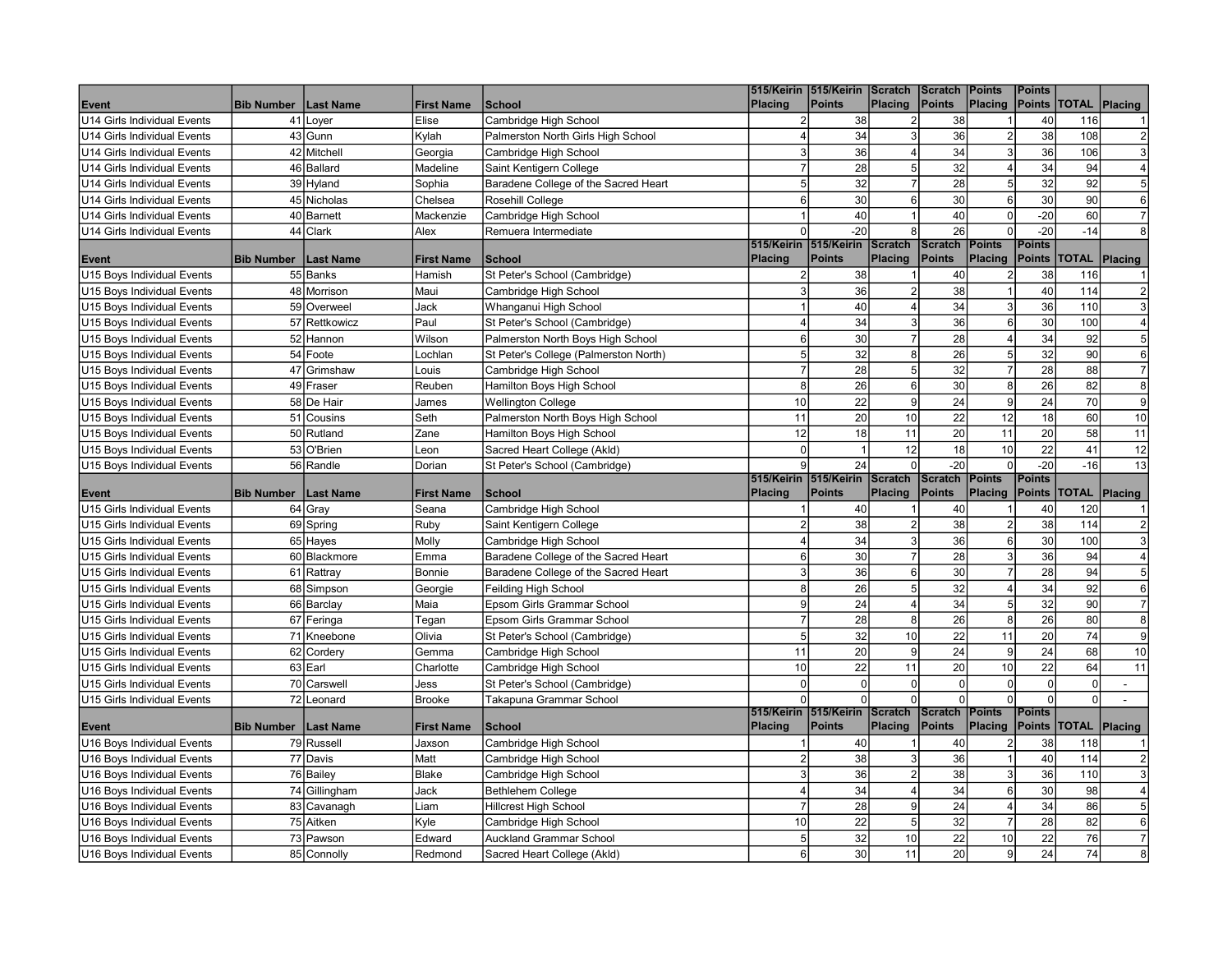| U16 Boys Individual Events                                 |                   | 82 Mann                  | Jared             | Hamilton Boys High School            | $\mathbf{8}$        | 26                            | $\bf 8$                      | 26                    | 11                | 20                      | 72              | 9               |
|------------------------------------------------------------|-------------------|--------------------------|-------------------|--------------------------------------|---------------------|-------------------------------|------------------------------|-----------------------|-------------------|-------------------------|-----------------|-----------------|
| U16 Boys Individual Events                                 |                   | 86 Douglas               | Joel              | Sacred Heart College (Akld)          | $\Omega$            | $\overline{1}$                | $\overline{6}$               | 30                    | 5 <sup>1</sup>    | 32                      | 63              | 10              |
| U16 Boys Individual Events                                 |                   | 89 Johnston              | Lewis             | St Peter's School (Cambridge)        | $\Omega$            | $\overline{1}$                | $\overline{7}$               | $\overline{28}$       | $\lvert 8 \rvert$ | $\overline{26}$         | $\overline{55}$ | 11              |
| U16 Boys Individual Events                                 |                   | 81 Duncan                | Oliver            | Hamilton Boys High School            | $\overline{9}$      | 24                            | 15                           | 12                    | 13                | 16                      | $\overline{52}$ | 12              |
| U16 Boys Individual Events                                 |                   | 78 Hill                  | CJ                | Cambridge High School                | 11                  | 20                            | 13                           | 16                    | 16                | 10                      | 46              | 13              |
| U16 Boys Individual Events                                 |                   | 90 Swney                 | Adam              | Te Awamutu College                   | $\Omega$            | $\overline{1}$                | 12                           | 18                    | 12                | 18                      | $\overline{37}$ | $\overline{14}$ |
| U16 Boys Individual Events                                 |                   | 88 Parkman               | Nicholas          | Saint Kentigern College              | 12                  | 18                            | 16                           | 10                    | 17                | $\bf 8$                 | $\overline{36}$ | 15              |
| U16 Boys Individual Events                                 |                   | 80 Tunnicliffe           | Riley             | Feilding High School                 | $\overline{0}$      | $\mathbf{1}$                  | 14                           | 14                    | 14                | $\overline{14}$         | 29              | 16              |
| U16 Boys Individual Events                                 |                   | 93 Blackwood             | Luke              | Westlake Boys High School            | $\Omega$            | $\overline{1}$                | 17                           | 8                     | 15                | 12                      | 21              | $\overline{17}$ |
| U16 Boys Individual Events                                 |                   | 91 McCartney             | Ruben             | Waiopehu College                     | $\Omega$            | $\mathbf{1}$                  | 19                           | $\overline{4}$        | 18                | $\,6\,$                 | 11              | $\overline{18}$ |
| U16 Boys Individual Events                                 |                   | 84 Purdy                 | Liam              | Matamata College                     | $\Omega$            | $\mathbf{1}$                  | 18                           | 6                     | 19                | $\overline{\mathbf{4}}$ | 11              | 19              |
| U16 Boys Individual Events                                 |                   | 92 Foote                 | Joshua            | <b>Wellington College</b>            | $\Omega$            | $\mathbf{1}$                  | 20                           | $\overline{2}$        | 20                | $\overline{2}$          | 5               | $\overline{20}$ |
| U16 Boys Individual Events                                 |                   | 87 O'Brien               | Nicolaus          | Sacred Heart College (Akld)          | $\Omega$            | $\mathbf 0$                   | $\Omega$                     | $\Omega$              | -ol               | $\Omega$                | $\mathbf 0$     | $\overline{a}$  |
|                                                            |                   |                          |                   |                                      |                     | 515/Keirin 515/Keirin Scratch |                              | Scratch   Points      |                   | Points                  |                 |                 |
| Event                                                      | <b>Bib Number</b> | <b>Last Name</b>         | <b>First Name</b> | <b>School</b>                        | Placing             | <b>Points</b>                 | Placing                      | Points                | Placing           | <b>Points</b>           | TOTAL           | Placing         |
| U16 Girls Individual Events                                |                   | 96 Anderson              | Keisha            | Cambridge High School                |                     | 40                            | 3                            | 36                    |                   | 38                      | 114             |                 |
| U16 Girls Individual Events                                |                   | 101 Townsend             | Bee               | Epsom Girls Grammar School           | $\overline{2}$      | 38                            | $\overline{2}$               | 38                    | 3                 | 36                      | 112             | $\overline{2}$  |
| U16 Girls Individual Events                                |                   | 102 De Vries             | Sophie            | St Peter's School (Cambridge)        | 5 <sup>1</sup>      | 32                            | $\vert 4 \vert$              | 34                    |                   | 40                      | 106             | 3               |
| U16 Girls Individual Events                                |                   | 97 Sardelich             | Aimee             | Cambridge High School                | $\overline{3}$      | 36                            | $\overline{5}$               | $\overline{32}$       | 4                 | 34                      | 102             |                 |
| U16 Girls Individual Events                                |                   | 104 Perry                | Jade              | Waikato Diocesan School              | $6 \mid$            | 30                            | $\mathbf{1}$                 | 40                    | 6                 | 30                      | 100             | 5               |
| U16 Girls Individual Events                                |                   | 103 Chapman              | Lizzie            | Takapuna Grammar School              | 8 <sup>1</sup>      | 26                            | $6\overline{6}$              | 30                    | 5 <sup>1</sup>    | 32                      | 88              | $6 \mid$        |
| U16 Girls Individual Events                                |                   | 98 Schuler               | Jessica           | Cambridge High School                | $\overline{4}$      | 34                            | 10                           | 22                    | $\overline{7}$    | 28                      | 84              | $\overline{7}$  |
| U16 Girls Individual Events                                |                   | 105 Perry                | Zoe               | Wellington East Girls' College       | $\overline{7}$      | 28                            | $\overline{7}$               | 28                    | $\boldsymbol{8}$  | $\overline{26}$         | 82              | $\bf{8}$        |
| U16 Girls Individual Events                                |                   | 94 Hopkinson             | Alice             | Baradene College of the Sacred Heart | 9                   | 24                            | $\bf{8}$                     | 26                    | 9                 | 24                      | 74              | $\overline{9}$  |
| U16 Girls Individual Events                                |                   | 100 Bell                 | Caitlin           | Epsom Girls Grammar School           | 10 <sup>1</sup>     | 22                            | $\overline{9}$               | 24                    | 10                | 22                      | 68              | 10              |
|                                                            |                   |                          |                   |                                      |                     |                               |                              |                       |                   |                         |                 |                 |
| U16 Girls Individual Events                                |                   | 95 Morton                | Ella              | Baradene College of the Sacred Heart | $\Omega$            | $\Omega$                      | $\overline{0}$               | $\mathbf 0$           | $\overline{0}$    | $\Omega$                | $\mathbf 0$     |                 |
| U16 Girls Individual Events                                |                   | 99 Adams                 | Isabella          | Epsom Girls Grammar School           | ΩI                  | $\Omega$                      | $\overline{0}$               | $\Omega$              | $\Omega$          | $\Omega$                | $\mathbf 0$     |                 |
|                                                            |                   |                          |                   |                                      |                     | 515/Keirin 515/Keirin Scratch |                              | <b>Scratch Points</b> |                   | <b>Points</b>           |                 |                 |
| Event                                                      | <b>Bib Number</b> | Last Name                | <b>First Name</b> | <b>School</b>                        | Placing             | <b>Points</b>                 | Placing                      | Points                | Placing           | <b>Points</b>           | <b>TOTAL</b>    | Placing         |
| U17 Boys Individual Events                                 |                   | 118 Coltman              | Hamish            | St Peter's School (Cambridge)        |                     | 40                            | $\overline{2}$               | 38                    |                   | 40                      | 118             |                 |
| U17 Boys Individual Events                                 |                   | 112 Cousins              | Ewan              | Palmerston North Boys High School    | $\overline{2}$      | 38                            | $\mathbf{1}$                 | 40                    | $2\vert$          | 38                      | 116             | $\overline{c}$  |
| U17 Boys Individual Events                                 |                   | 119 Spring               | Jacob             | St Peter's School (Cambridge)        | 5 <sup>1</sup>      | 32                            | $\mathbf{3}$                 | 36                    | $\vert$           | 34                      | 102             | $\overline{3}$  |
| U17 Boys Individual Events                                 |                   | 113 Irvine               | Ben               | Palmerston North Boys High School    | 4                   | 34                            | $\overline{4}$               | 34                    | 5                 | $\overline{32}$         | 100             | 4               |
| U17 Boys Individual Events                                 |                   | 115 Forsyth              | Bradley           | Rototuna Junior High School          | $\overline{3}$      | 36                            | $\overline{5}$               | 32                    | 8                 | $\overline{26}$         | 94              | $\sqrt{5}$      |
| U17 Boys Individual Events                                 |                   | 109 Fraser               | Samuel            | Hamilton Boys High School            | 8 <sup>1</sup>      | 26                            | $6\,$                        | 30                    | 3                 | 36                      | 92              | $6 \mid$        |
| U17 Boys Individual Events                                 |                   | 114 Lloyd                | Fergus            | Palmerston North Boys High School    | $6 \mid$            | 30                            | 11                           | 20                    | 6                 | 30                      | 80              | $\overline{7}$  |
| U17 Boys Individual Events                                 |                   | 110 Moran                | Bailey            | Macleans College                     | $\overline{7}$      | 28                            | 12                           | 18                    | $\vert 9 \vert$   | 24                      | 70              | $\bf{8}$        |
| U17 Boys Individual Events                                 | 117               | Connell                  | Ben               | Saint Kentigern College              | 11                  | 20                            | 10                           | 22                    | 12                | 18                      | 60              | $\overline{9}$  |
| U17 Boys Individual Events                                 |                   | 108 Bonetti              | Zachary           | Cambridge High School                | 9                   | 24                            | 14                           | 14                    | 11                | $\overline{20}$         | 58              | 10              |
| U17 Boys Individual Events                                 |                   | 116 Hughes               | Ethan             | Sacred Heart College (Akld)          | 12                  | 18                            | $\overline{9}$               | 24                    | 13                | 16                      | 58              | $\overline{11}$ |
| U17 Boys Individual Events                                 | 107               | Worrall                  | Carlo             | <b>Auckland Grammar School</b>       | $\Omega$            | $\overline{1}$                | $\bf{8}$                     | 26                    | $\overline{7}$    | 28                      | 55              | $\overline{12}$ |
| U17 Boys Individual Events                                 |                   | 120 McClune              | Matt              | Takapuna Grammar School              | $\overline{0}$      | $\overline{1}$                | $\overline{7}$               | 28                    | 10                | 22                      | 51              | 13              |
| U17 Boys Individual Events                                 |                   | 106 Mullins              | Thomas            | <b>Auckland Grammar School</b>       | 10                  | 22                            | 16                           | 10                    | $\overline{0}$    | $-20$                   | 12              | 14              |
| U17 Boys Individual Events                                 | 111               | Carson                   | Jack              | Palmerston North Boys High School    | $\Omega$            | $\overline{1}$                | 13                           | 16                    | $\overline{0}$    | $-20$                   | $-3$            | 15              |
| U17 Boys Individual Events                                 | 121               | Patterson                | Austin            | Westlake Boys High School            | $\Omega$            | $\overline{1}$                | 15                           | 12                    | $\Omega$          | $-20$                   | $-7$            | 16              |
|                                                            |                   |                          |                   |                                      |                     | 515/Keirin 515/Keirin Scratch |                              | Scratch Points        |                   | <b>Points</b>           |                 |                 |
| Event                                                      | <b>Bib Number</b> | <b>Last Name</b>         | <b>First Name</b> | <b>School</b>                        | <b>Placing</b>      | <b>Points</b>                 | Placing                      | Points                | Placing           |                         | Points  TOTAL   | Placing         |
| U17 Girls Individual Events                                |                   | 124 Clouth               | Jorja             | Baradene College of the Sacred Heart |                     | 40                            |                              | 38                    |                   | 40                      | 118             |                 |
| U17 Girls Individual Events<br>U17 Girls Individual Events |                   | 127 Fowler<br>126 Galvin | Prudence          | Diocesan School for Girls            | $\mathfrak{p}$<br>4 | 38<br>34                      | $\mathbf{1}$<br>$\mathbf{3}$ | 40<br>36              | 3                 | 38<br>36                | 116<br>106      | 3               |